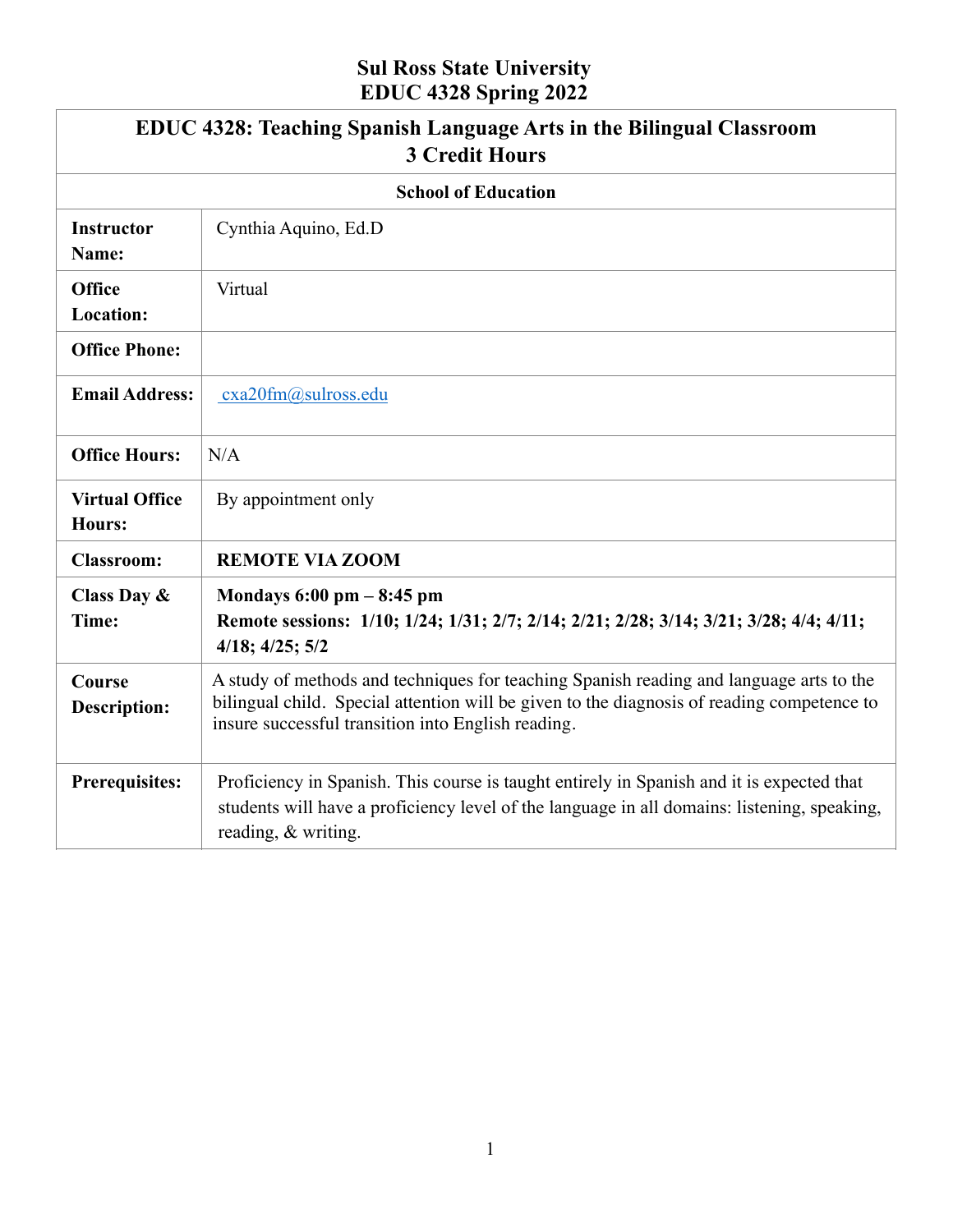| <b>Required</b><br>Texts: | Freeman, D. E. and Freeman, Y. (2009). La enseñanza de la lectura y la escritura en<br>español y en inglés en clases bilingües y de doble inmersión, segunda edición revisada.<br>Portsmouth, NH: Heinemann.<br><b>ISBN-13:</b> 978-0325026534 <b>ISBN-10:</b> 032502653X   |
|---------------------------|-----------------------------------------------------------------------------------------------------------------------------------------------------------------------------------------------------------------------------------------------------------------------------|
|                           | Free websites and resources:<br>Real Academia Española: https://www.rae.es<br>Wordreference: https://www.wordreference.com<br>Texas Essential Knowledge & Skills (TEKS): https://tea.texas.gov/academics/curriculum-<br>standards/teks/texas-essential-knowledge-and-skills |

# **Course Goals or Overview:**

The goal of this course is to equip bilingual teacher candidates with the skills to meet the linguistic and cognitive needs of emergent bilingual students in Spanish/English EC-6 bilingual classrooms. Students will prepare for the BTLPT exam. The BTLPT exam is designed to evaluate whether a test taker has the requisite knowledge and skills in Spanish that an entry-level educator in this field in Texas public schools must possess.

| <b>Learning Objectives/Outcomes:</b> | At the end of this course, the student will                                                                                                                                      |
|--------------------------------------|----------------------------------------------------------------------------------------------------------------------------------------------------------------------------------|
|                                      | Prepare lessons, materials, and assessments and use academic language competently in<br>L1 and L2 to communicate effectively (orally and in writing) in Spanish                  |
|                                      | Prepare for the TEXES Exam BTLPT requirements.                                                                                                                                   |
| 3                                    | Interpret meaning and evaluate oral communications in the target language.                                                                                                       |
| 4                                    | Create authentic and engaging learning activities and experiences in different content<br>areas that promote bilingual learners' development of concepts and skills in L1 and L2 |
| 5                                    | Select and use a variety of strategies and resources, including technology, to differentiate<br>instruction.                                                                     |
| 6                                    | Identify instructional strategies to analyze children's' strength and needs for planning<br>instruction.                                                                         |

### **New Educator Standards:**

The content and objectives of this course are aligned with the INTASC Standards of the Department of Teacher Education, with the state of Texas ESL standards, and with the National Teachers of English for Speakers of Other Languages (TESOL) standards.

## **Course Requirements:**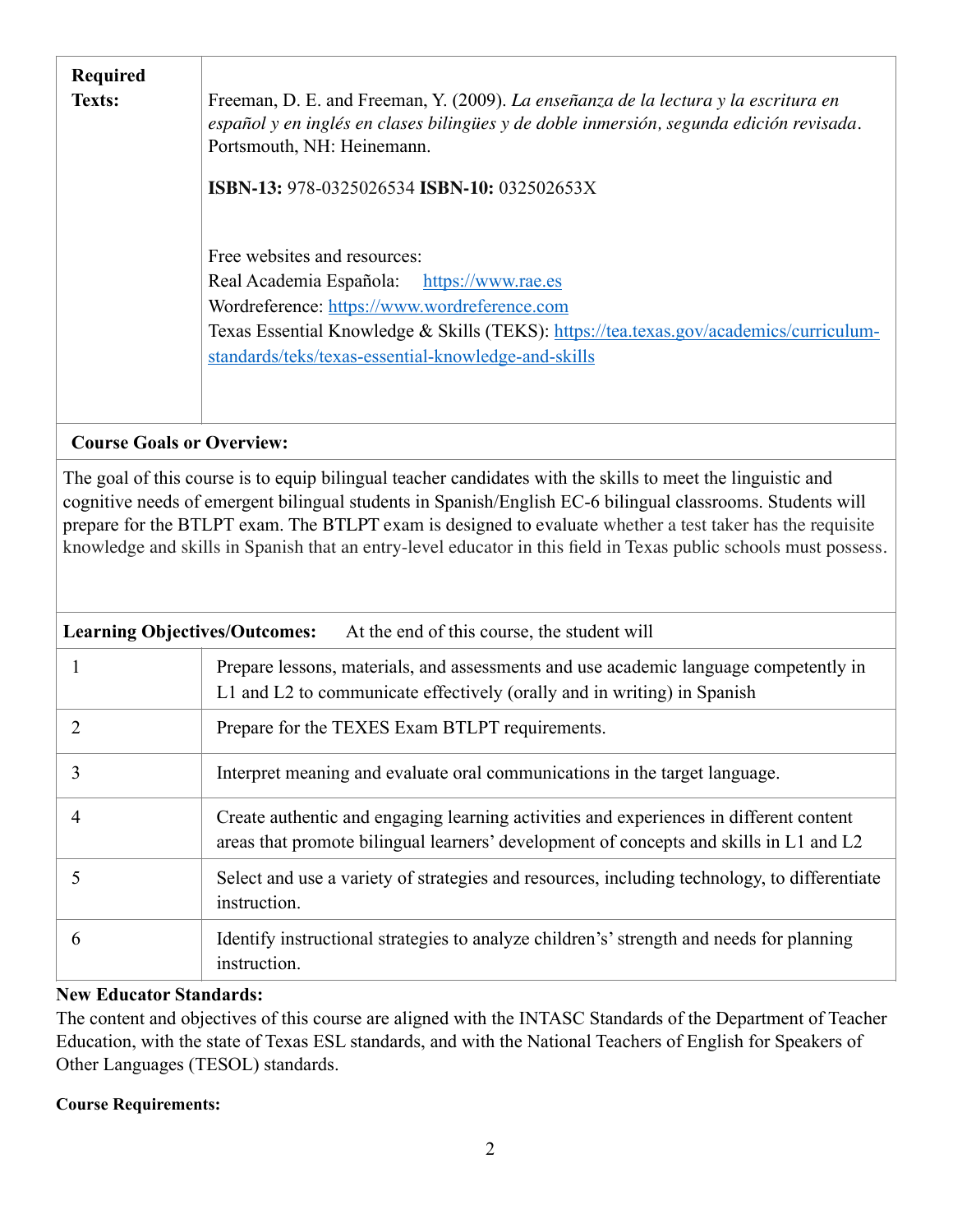- A. Every assignment in this course is important to your preparation as a bilingual educator. Attendance is required and will be reflected on your final grade. If you have an emergency and cannot attend class for a day, contact the instructor in advance, if possible*.* Absences could impact your final grade.
- B. Completion of all assignments is required to receive credit for the course. Assignments must be turned in on time to receive full credit*.*
- C. All writing for this course must be submitted in Spanish. This is to prepare you for the BTLPT writing portion.

### **Course Assignments:**

**Essays: Ensayos Narrativos (100 points each)**  Total: 200 points

**Discussions: Comprensión de lectura (20 points each)** Total: 300 points

**Quizzes: Gramática (100 points each)**  Total: 1500 points

**Chapter Presentation: Presentación oral de un capítulo**  Total: 100 points

**Lesson Plans: Planes de Enseñanza (100 points each)**  Total: 300 points

**BTLPT: Práctica de BTLPT (100 points each)**  Total: 500 points

**Attendance: Asistencia** Total: 200 points

# **EDUC 4328 Schedule Spring 2021**

| Week 1:<br>1/10 | Class 6:00pm                                  | In class: Syllabus, expectations, overview.<br>Due 1/16 before midnight<br><b>Discussion:</b> Introductions and responses to classmates. All in<br>Spanish.<br>Syllabus: Complete syllabus quiz. |  |
|-----------------|-----------------------------------------------|--------------------------------------------------------------------------------------------------------------------------------------------------------------------------------------------------|--|
| Week 2:<br>1/17 | <b>MLK Holiday</b><br><b>No Virtual Class</b> | Due 1/23 before midnight<br><b>Discussion:</b> Reading comprehension activity.<br>Gramática: Complete Spanish grammar quiz.                                                                      |  |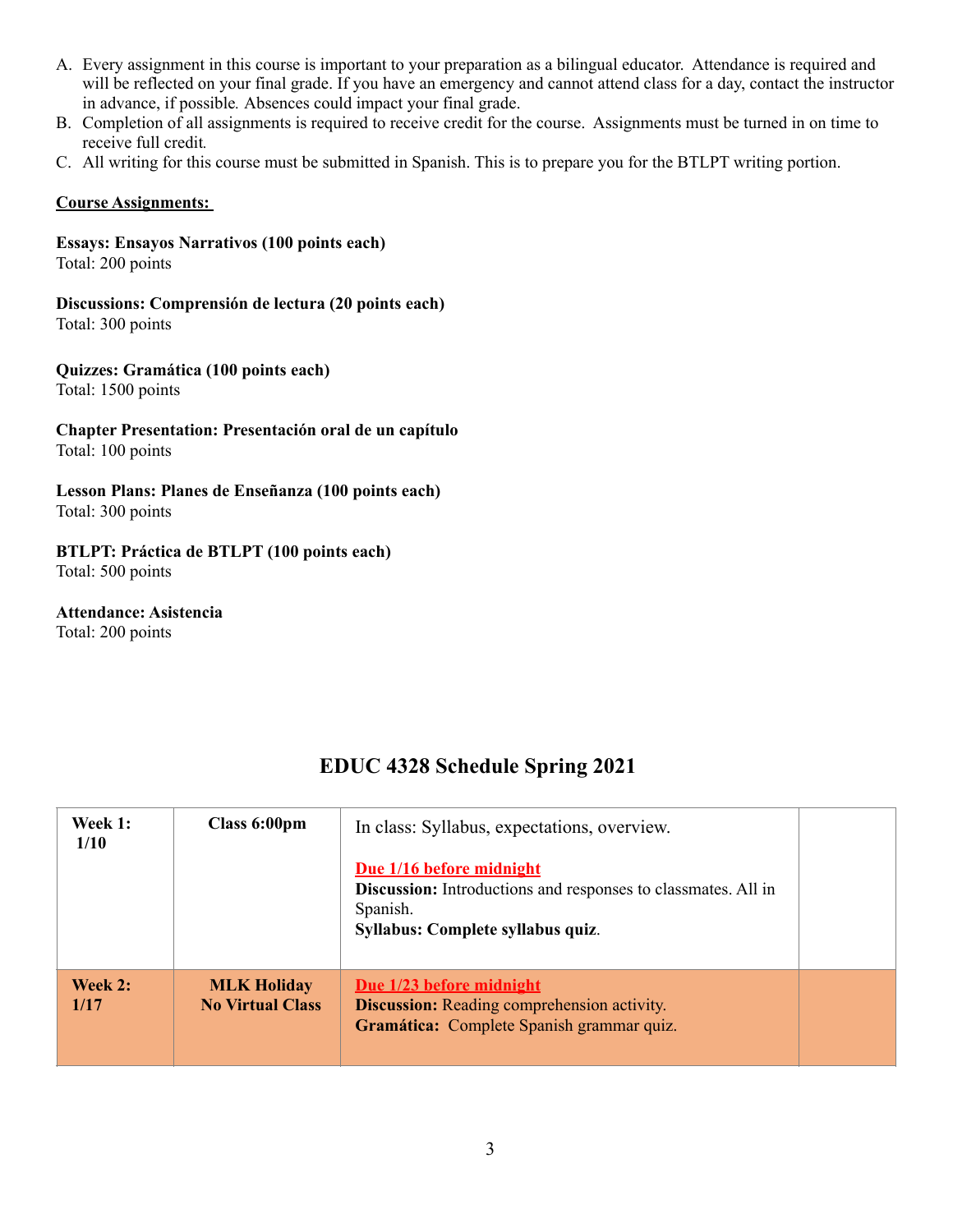| Week 3:<br>1/24 | Class 6:00pm        | In class: Chapter 1 Presentation and discussion.<br>Due 1/30 before midnight<br>Discussion: Reading comprehension activity.<br>Gramática: Complete Spanish grammar quiz.<br>Essay #1: All about me (Spanish).                   |  |
|-----------------|---------------------|---------------------------------------------------------------------------------------------------------------------------------------------------------------------------------------------------------------------------------|--|
| Week 4:<br>1/31 | <b>Class 6:00pm</b> | In class: Chapter 2 Presentation and discussion.<br>Due 2/6 before midnight<br><b>Discussion:</b> Reading comprehension activity.<br>Gramática: Complete Spanish grammar quiz<br>Lesson Plan #1: Language Arts Lesson (Spanish) |  |
| Week 5:<br>2/7  | Class 6:00pm        | In class: Chapter 3 Presentation and discussion<br>Due 2/13 before midnight<br>Discussion: Reading comprehension activity.<br>Gramática: Complete Spanish grammar quiz<br><b>BTLPT Listening Test</b>                           |  |
| Week 6:<br>2/14 | <b>Class 6:00pm</b> | In class: Chapter 4 Presentation and discussion<br>Due 2/20 before midnight<br><b>Discussion:</b> Reading comprehension activity.<br>Gramática: Complete Spanish grammar quiz                                                   |  |
| Week 7:<br>2/21 | Class 6:00pm        | In class: Chapter 5 Presentation and discussion<br>Due 2/27 before midnight<br>Discussion: Reading comprehension activity.<br>Gramática: Complete Spanish grammar quiz                                                          |  |
| Week 8:<br>2/28 | <b>Class 6:00pm</b> | In class: Chapter 6 Presentation and discussion<br>Due 3/6 before midnight<br><b>Discussion:</b> Reading comprehension activity.<br>Gramática: Complete Spanish grammar quiz                                                    |  |
| 3/7             |                     | -----------------SPRING BREAK                                                                                                                                                                                                   |  |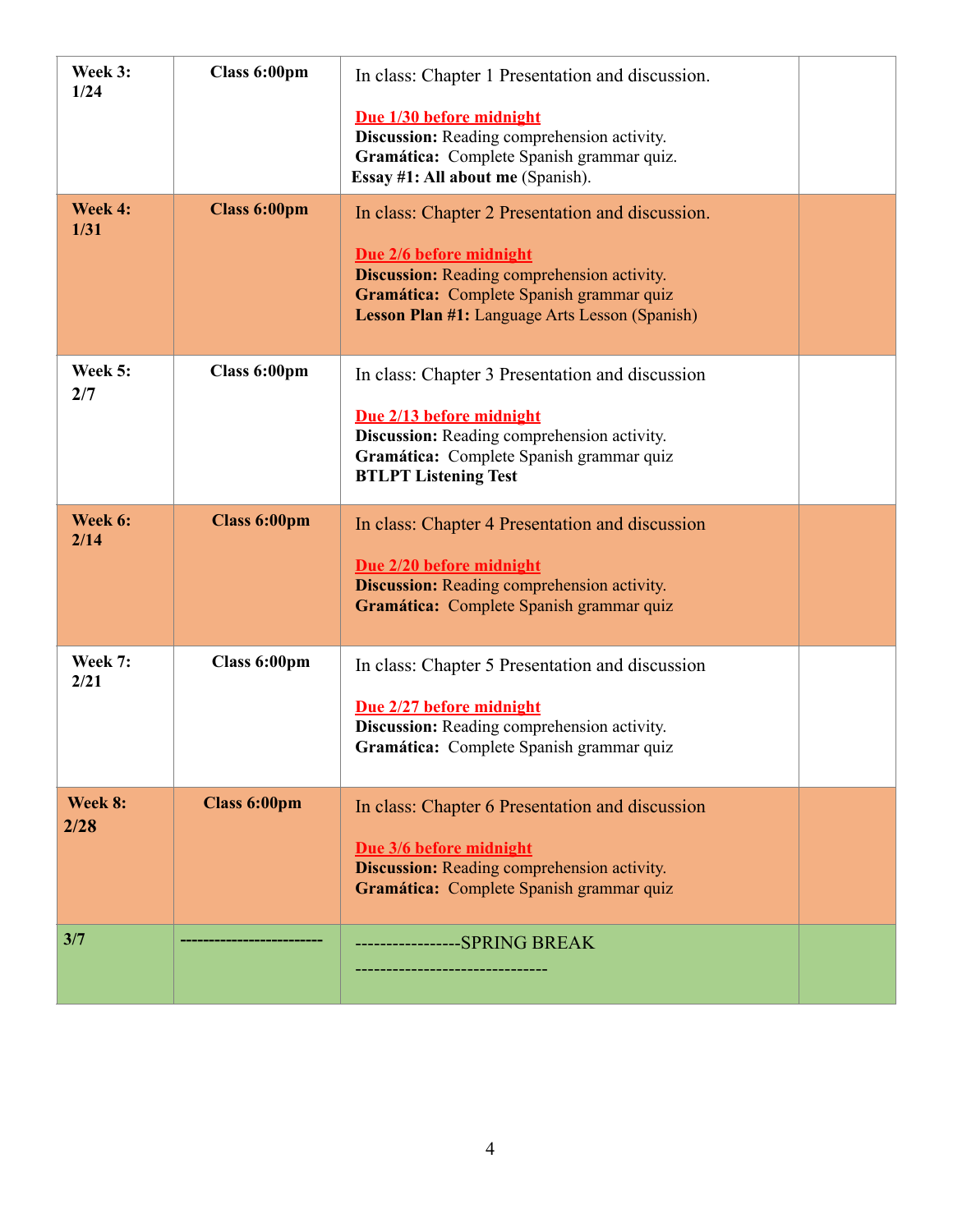| Week 9:<br>3/14         | Class 6:00pm        | In class: Chapter 7 Presentation and discussion<br>Due 3/20 before midnight<br>Discussion: Reading comprehension activity.<br>Gramática: Complete Spanish grammar quiz<br><b>BTLPT Reading Test</b>  |  |
|-------------------------|---------------------|------------------------------------------------------------------------------------------------------------------------------------------------------------------------------------------------------|--|
| <b>Week 10:</b><br>3/21 | <b>Class 6:00pm</b> | In class: Discussion<br>Due 3/27 before midnight<br><b>Discussion:</b> Reading comprehension activity.<br>Gramática: Complete Spanish grammar quiz<br><b>BTLPT: Oral Test</b>                        |  |
| <b>Week 11:</b><br>3/28 | Class 6:00pm        | In class: Discussion<br>Due 4/3 before midnight<br>Discussion: Reading comprehension activity.<br>Gramática: Complete Spanish grammar quiz<br><b>Lesson Plan #2: Language Arts (Spanish)</b>         |  |
| <b>Week 12:</b><br>4/4  | <b>Class 6:00pm</b> | In class: Discussion<br>Due 4/10 before midnight<br><b>Discussion:</b> Reading comprehension activity.<br>Gramática: Complete Spanish grammar quiz                                                   |  |
| <b>Week 13:</b><br>4/11 | Class 6:00pm        | In class: Discussion<br>Due 4/17 before midnight<br>Discussion: Reading comprehension activity.<br>Gramática: Complete Spanish grammar quiz<br><b>BTLPT Writing Test</b>                             |  |
| <b>Week 14:</b><br>4/18 | <b>Class 6:00pm</b> | In class: Discussion<br>Due 4/24 before midnight<br><b>Discussion:</b> Reading comprehension activity.<br>Gramática: Complete Spanish grammar quiz<br><b>Essay #2: Bilingual Education (Spanish)</b> |  |
| <b>Week 15:</b><br>4/25 | Class 6:00pm        | In class: Discussion<br>Due 5/1 before midnight<br>Discussion: Reading comprehension activity.<br>Gramática: Complete Spanish grammar quiz<br><b>Lesson Plan #4: ESL plan (English)</b>              |  |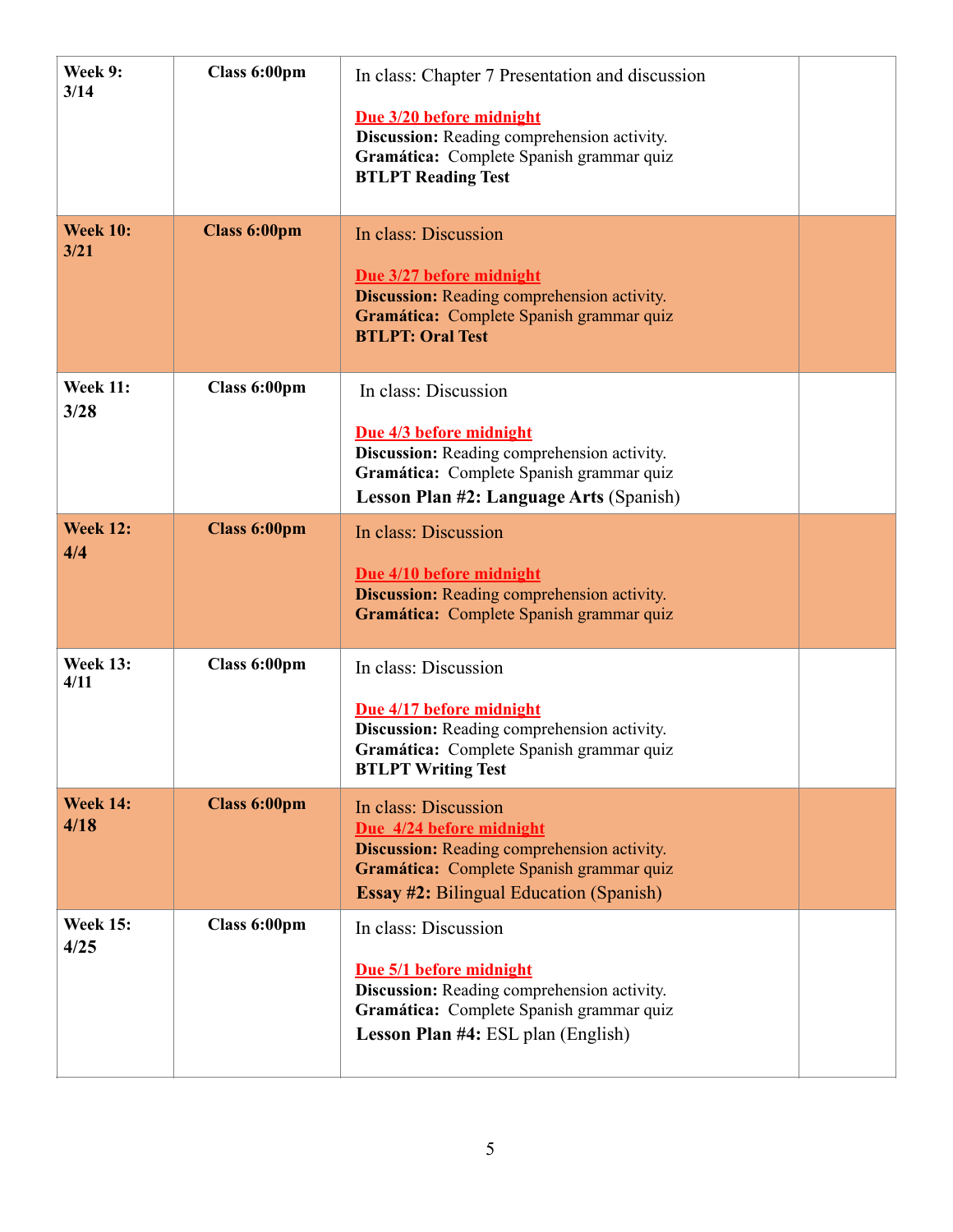### **Descripción de las actividades para este semestre**

#### **Essays: Ensayos Narrativos (100 points each)**

Total: 200 points

**Ensayo #1**: Escribe un ensayo narrativo con el tema: Todo sobre mi. En este ensayo puedes escribir sobre donde naciste, tu infancia, familia, metas y pasatiempos. Tu ensayo debe ser escrito en español entre 1 ½- 2 páginas, doble reglón, con letra número 12. **Fecha de entrega en blackboard.**

**Ensayo #2**: Escribe un ensayo narrativo con el tema: Educación bilingüe. En este ensayo puedes escribir sobre todo lo aprendido en clase, incluyendo la información del libro de texto y presentaciones de tus compañeros. Tu ensayo debe ser escrito en español entre 3 a 4 páginas, doble reglón, con letra número 12. **Fecha de entrega en blackboard.**

### **Discussions: Comprensión de lectura (20 points each)**

Total: 300 points

Todas las semanas tendrán una actividad de compresión de lectura donde se les proveerá un artículo o párrafo con 5 preguntas de comprensión. Esta actividad se entregará el día antes de clase (domingos antes de medianoche).

### **Quizzes: Gramática (100 points each)**

Total: 1500 points

Todas las semanas tendrán una pequeña evaluación de gramática en español. La evaluación constará de 10 oraciones o palabras que tendrán errores gramaticales y tendrán que corregir. Esta actividad se entregará el día antes de clase (domingos antes de medianoche).

### **Chapter Presentation: Presentación oral de un capítulo**

Total: 100 points

El texto consta de 9 capítulos que será presentado durante la clase por los estudiantes. En una página en Google que se les proveerá podrán anotarse para el grupo y fecha de la presentación. Cada grupo dividirá el capítulo para presentar a la clase. La presentación tiene que ser en español, interactiva y con alguna actividad. Tendrán hasta 1 hora para presentar.

#### **Lesson Plans: Planes de Enseñanza (100 points each)**

Total 300 points

Crearán 3 planes de enseñanza este semestre.

**Plan #1: Lenguaje/Escritura.** Este plan debe ser escrito en español utilizando los TEKS correspondientes. Recuerden que deben incluir descripción de la lección, materiales, actividades, evaluación, y cierre de la lección. **Fecha de entrega en blackboard.**

**Plan #2: Lenguaje/Escritura** Este plan debe ser escrito en español utilizando los TEKS correspondientes. Recuerden que deben incluir descripción de la lección, materiales, actividades, evaluación, y cierre de la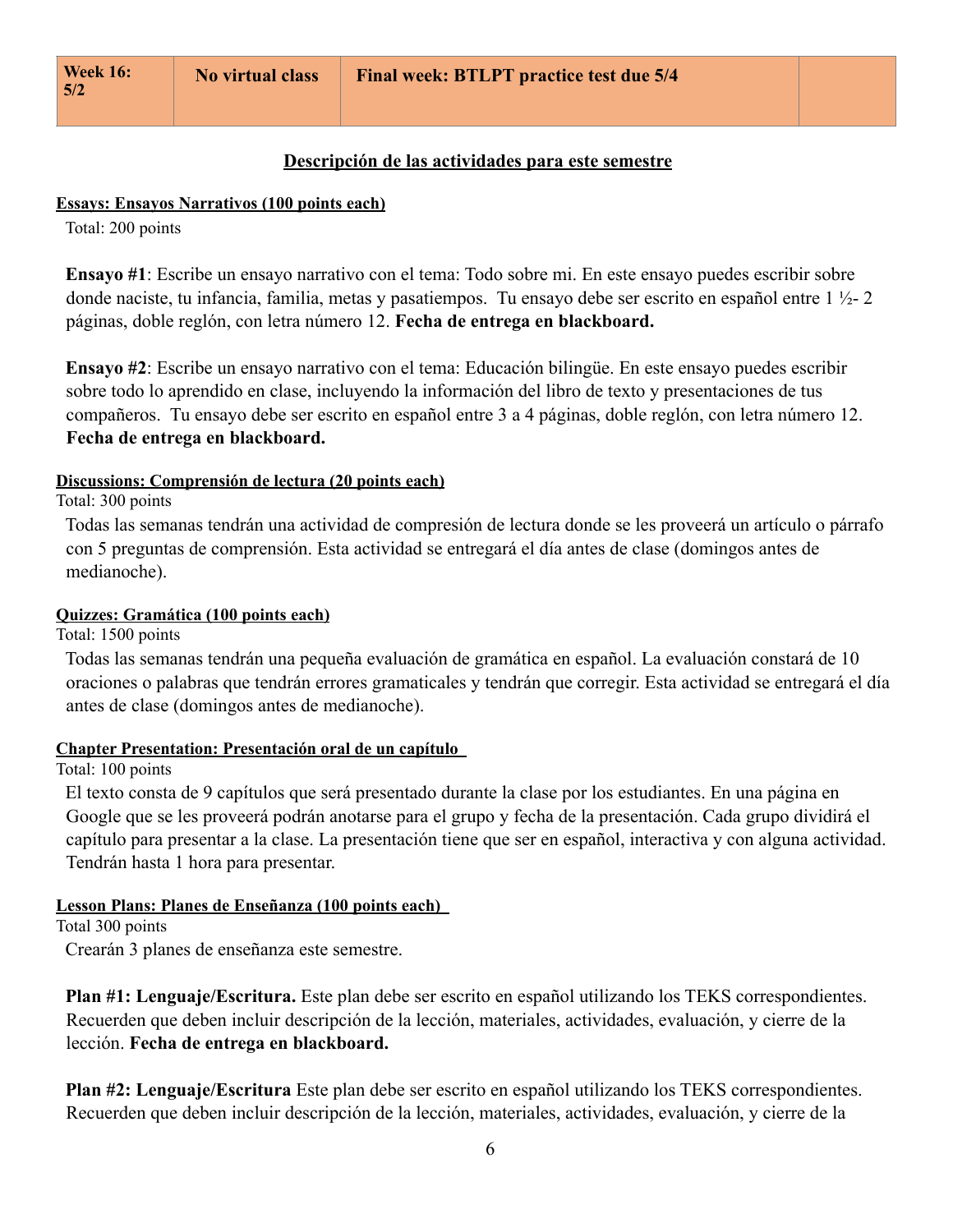# lección. **Fecha de entrega en blackboard**

**Plan #3: ESL.** Este plan es la única lección que será escrita en inglés utilizando los TEKS correspondientes. Recuerden que deben incluir descripción de la lección, materiales, actividades, evaluación, y cierre de la lección. También recuerden que esta lección es en inglés, por lo tanto deben incluir los apoyos para estudiantes que están aprendiendo ingles como segundo idioma y ELPS. **Fecha de entrega en blackboard.**

## **BTLPT: Práctica de BTLPT (100 points each)**

Total: 500 points

Este curso tiene la meta de pasar el examen BTLPT. Durante el semestre se dividirá el examen en las 4 áreas de examinación. La última semana del semestre tomarán el examen completo como práctica y como examen final para la clase.

**BTLPT Listening:** En este examen escucharán 3 grabaciones y contestarán 4 preguntas de comprensión por cada grabación.

**BTLPT Oral Expresión:** En este examen leerán 4 instrucciones para contestar en forma de conversación que será grabada.

**BTLPT Reading Comprehension:** En este examen leerán 2 artículos o narraciones y contestarán 8 preguntas por cada lectura.

**BTLPT Writing:** En este examen tendrán que escribir en español contestando al tema designado.

**Final Exam:** Este examen tendrá las 4 áreas de BTLPT y será el examen final del semestre. **Fecha de entrega: 5/4/21**

## **Attendance/Participation:** 200 Points

Each class is **worth 15 points**. If you are absent you will lose those points that could make a difference at the end of the semester. I will add the points at the end of the semester.

Remember that you and your classmates will be presenting a chapter and it is your responsibility to be present for your presentation day and be accountable to your classmates.

**Late Work Policy**: Assignment submission time and dates are included in the schedule. Late assignments will be reduced by 50% of the points assigned if turned in within 3 days of due date. After 3 days past the due date, assignments will not be accepted and a zero  $(0)$  will be given as a grade. **NO EXCEPTIONS**. I am confident that you will not delay turning in assignments.

**Grading Scale: 3100 (Includes 200 for attendance) A: 2790-3100 B: 2480-2789 C: 2170-2479 D: 1860 -2169 F: Below 1860** 

**Deadlines and Incompletes:** Please be mindful of university deadlines for dropping and withdrawing from classes.